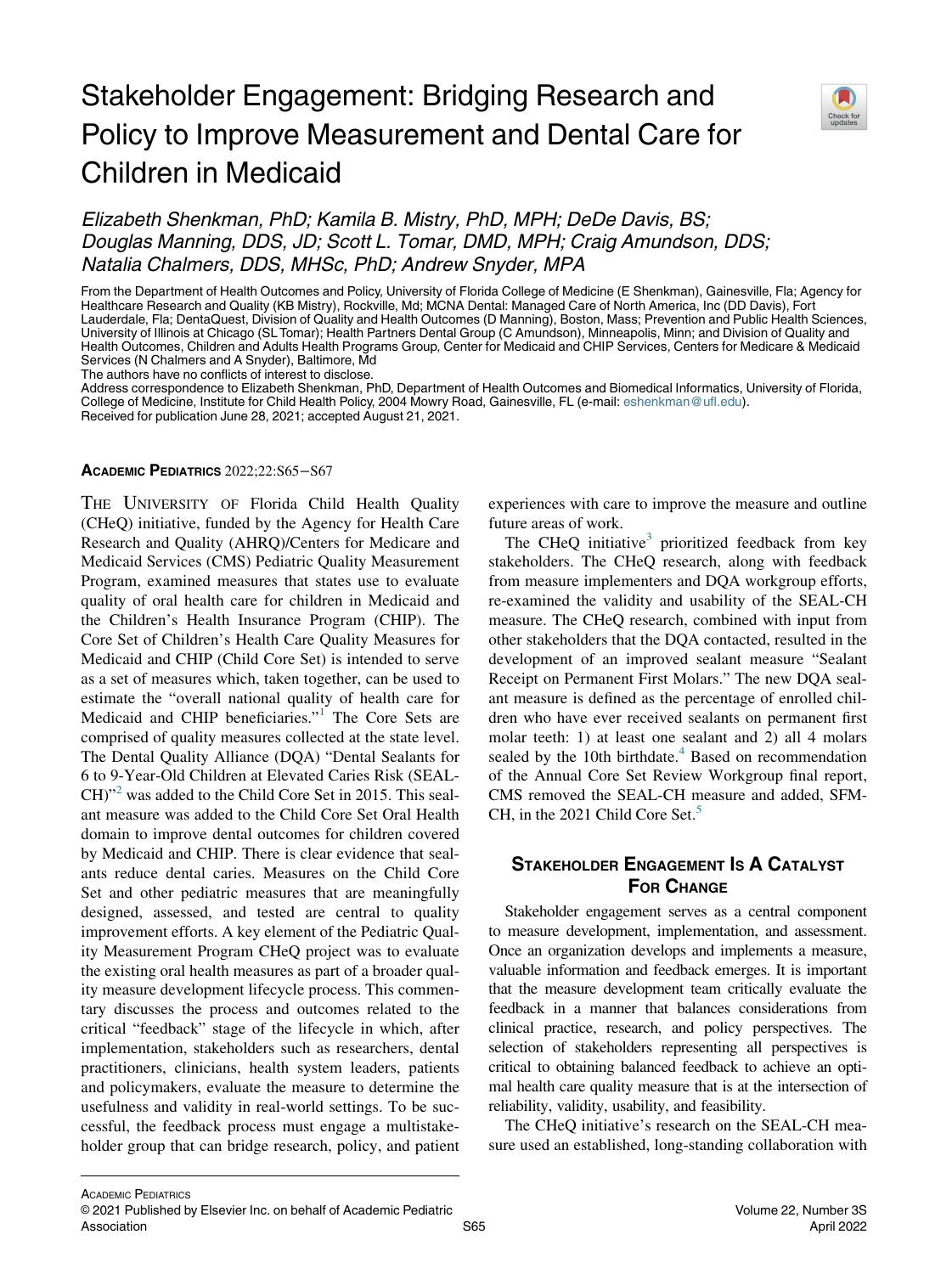the Texas Health and Human Services Commission, which oversees the state Medicaid Program. Texas' Medicaid Program has a value-based purchasing initiative, which began in 2014 and is focused on optimizing health outcomes and patient experience while increasing efficiency.6[−](#page-2-5)<sup>8</sup> Ongoing stakeholder engagement with Medicaid managed care plans, dental maintenance organizations (DMOs), clinicians, community members, and policy makers is integral to the Texas Health and Human Services Commission efforts. In 2017, the CHeQ team invited the DQA and the American Dental Association (ADA) to have representatives join its oral health meetings. The DQA and ADA representatives were invited because they worked together, along with researchers at the University of Florida to develop the SEAL-CH Measure.<sup>[9](#page-2-6)</sup> Following its development, the DQA and ADA continued to monitor the use of the measure and identify opportunities for improvement.<sup>10</sup> At the same time that the CHeQ team began holding its oral health meetings, the DQA formed a workgroup comprised of dental practitioners, Medicaid DMOs, researchers, Texas Medicaid staff, and AHRQ and CMS representatives. The workgroup's purpose was to discuss concerns about the SEAL-CH measure, its intended use, measure validity, feasibility in reporting, and strategies for measure improvement. In addition to the workgroup, CMS and AHRQ held a series of conference calls and webinars with the CHeQ team and other stakeholders to discuss gaps in the SEAL measure and possible alternatives to address those gaps. These efforts reinforced the critical role of continuously seeking feedback.

Using Texas and Florida Medicaid claims data, the CHeQ team assessed the reliability, validity, usability, and feasibility of the SEAL measure. The published results<sup>[2](#page-2-1)</sup> are briefly summarized in this paragraph. The SEAL-CH measure incorporated the concept of elevated caries risk in its specifications, thus requiring a method to identify elevated risk. However, the measure does not specify which approach or approaches should be used to identify elevated risk leading to variability in how children are identified for inclusion in the measure. In examining Texas and Florida Medicaid, we found that one state, Florida, primarily used claims data combined with a 3-year look-back period; the other state, Texas, used risk codes. Our data analysis revealed that the different ways of measuring risk in the 2 states identify different children, raising questions about the reliability of using different methods to assess caries risk within one measure.

Through CHeQ engagement, Dental Directors and Quality Improvement Directors from 2 Medicaid DMOs —DentaQuest and MCNA Dental—identified further concerns with the SEAL-CH measure. DentaQuest and MCNA Dental also worked closely with the DQA and with state Medicaid agencies to convey the concerns they identified, which included: 1) the reliability of caries risk assessment information given the previously described variability in measuring risk, 2) variations in dental coding practices from state to state, 3) the validity of the reported rate given that it only examined sealant placement within the reporting year, and 4) the feasibility of identifying, and inability to subsequently exclude, children from the measure due to clinical contraindication for sealants (already sealed, not yet erupted, extracted, carious, or restored teeth). The DMOs also raised concerns about the overall use of the measure given concerns raised about reliability and validity. Further, the DMOs raised concerns about using the measure in the context of valuebased purchasing efforts given its previously described limitations. The DQA indicated the intended use of the measure was to track population trends in the receipt of sealants. However, regardless of the intended use, reliability and validity is foundational for any measure.

In February 2019, the DQA asked the CHeQ team to provide written feedback on proposed changes to the SEAL-CH measure. In June 2019, the DQA issued a final report that contained the specifications for the new SFM-CH measure that incorporated the CHeQ oral health group and other stakeholder recommendations. The new measure addressed the reliability and variability concerns with the previous measure by eliminating the risk criteria in accordance with the most current ADA and AAPD guidelines for sealant placement. The new measure also addressed validity of the reported rate and the feasibility concerns of identifying and removing exclusions by expanding the reporting period to include a 3-year lookback period for sealant application prior to the child's tenth birthday. The report noted that the revised measure had limitations. These limitations include an inability to identify children with active decay on first permanent molars, which would not be eligible for sealants; and children who obtained sealants prior to Medicaid enrollment. As described in the following section, dental care measures may benefit from current developments and advances in linking data longitudinally and across multiple sources including dental clinical and claims data.

## CONSIDERATION FOR THE FUTURE OF PEDIATRIC DENTAL CARE MEASUREMENT

As the quality measure lifecycle process requires that the new SFM-CH undergo evaluation and feedback to improve the measure and determine if it is both feasible and reliable, assessment of the new measure to inform ongoing measure refinement should continue to incorporate stakeholderengaged approaches, for which there is already a strong foundation. As the field advances, important challenges remain such as the concerns around administrative health data not being sufficient for development of valid measures. Electronic medical and dental records would better link physical and oral health clinical data with claims data. Further, enhanced data linkage is important to understand care that children may have received prior to their Medicaid enrollment or during gaps in enrollment. Such linkage of data could enhance development of measures with greater validity, usability, and feasibility. Buy-in and feedback from stakeholders (eg, state Medicaid, dental and health plans, providers, professional organizations, and consumers) are integral to catalyze and sustain changes and drive innovations. Involving the right stakeholders is key to achieve a